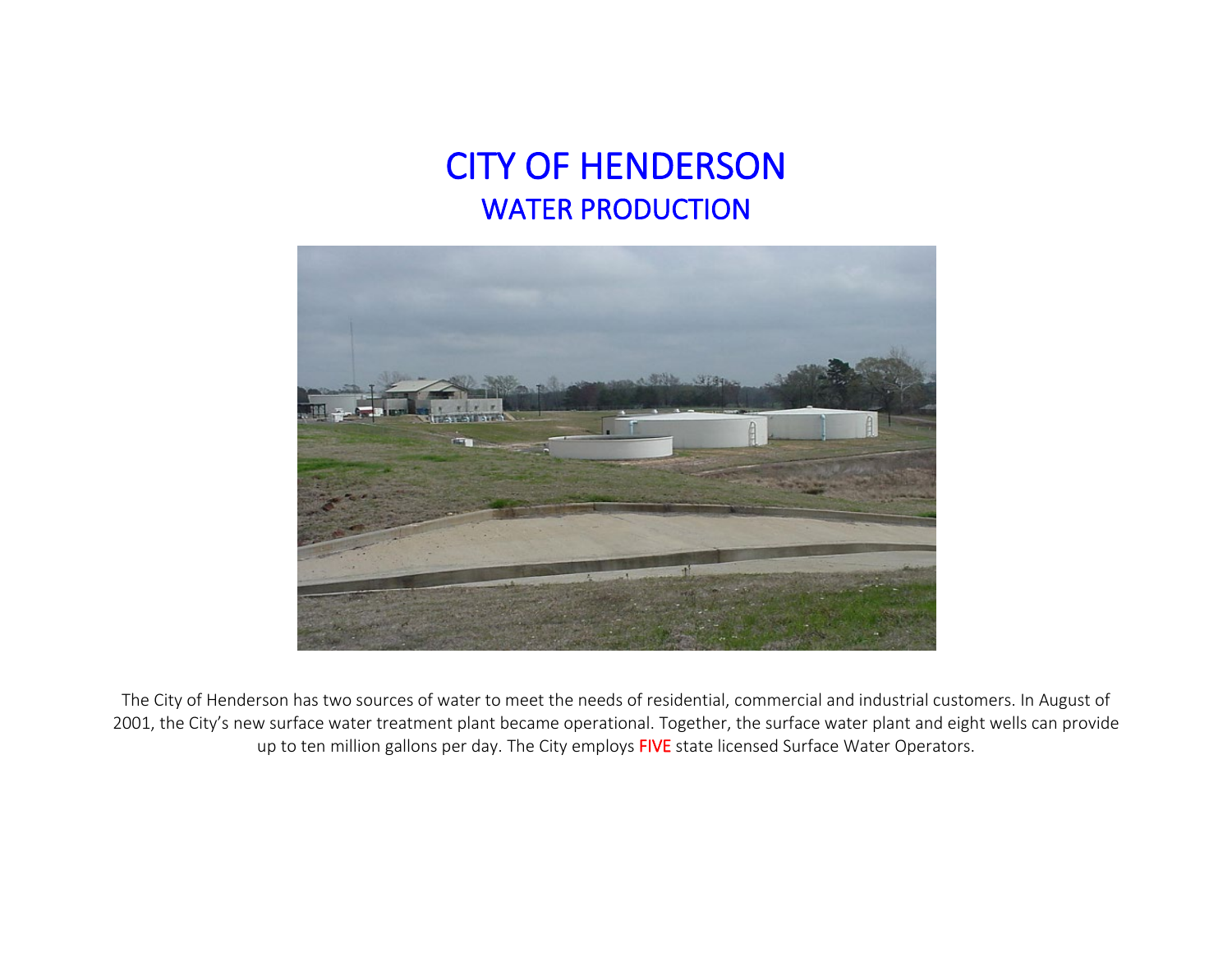

## Sabine River Water Treatment Plant (4.5 MGD)

The Sabine River Pump Station is located between the cities of Kilgore & Longview on FM 2087 approximately 3 miles north of Interstate 20. The raw water quality of the Sabine River is monitored by the Sabine River Authority and volunteers of the Texas Watch Program. Sabine River Authority steering committee members meet in Longview annually to discuss water quality issues of the Sabine River and the river's tributaries.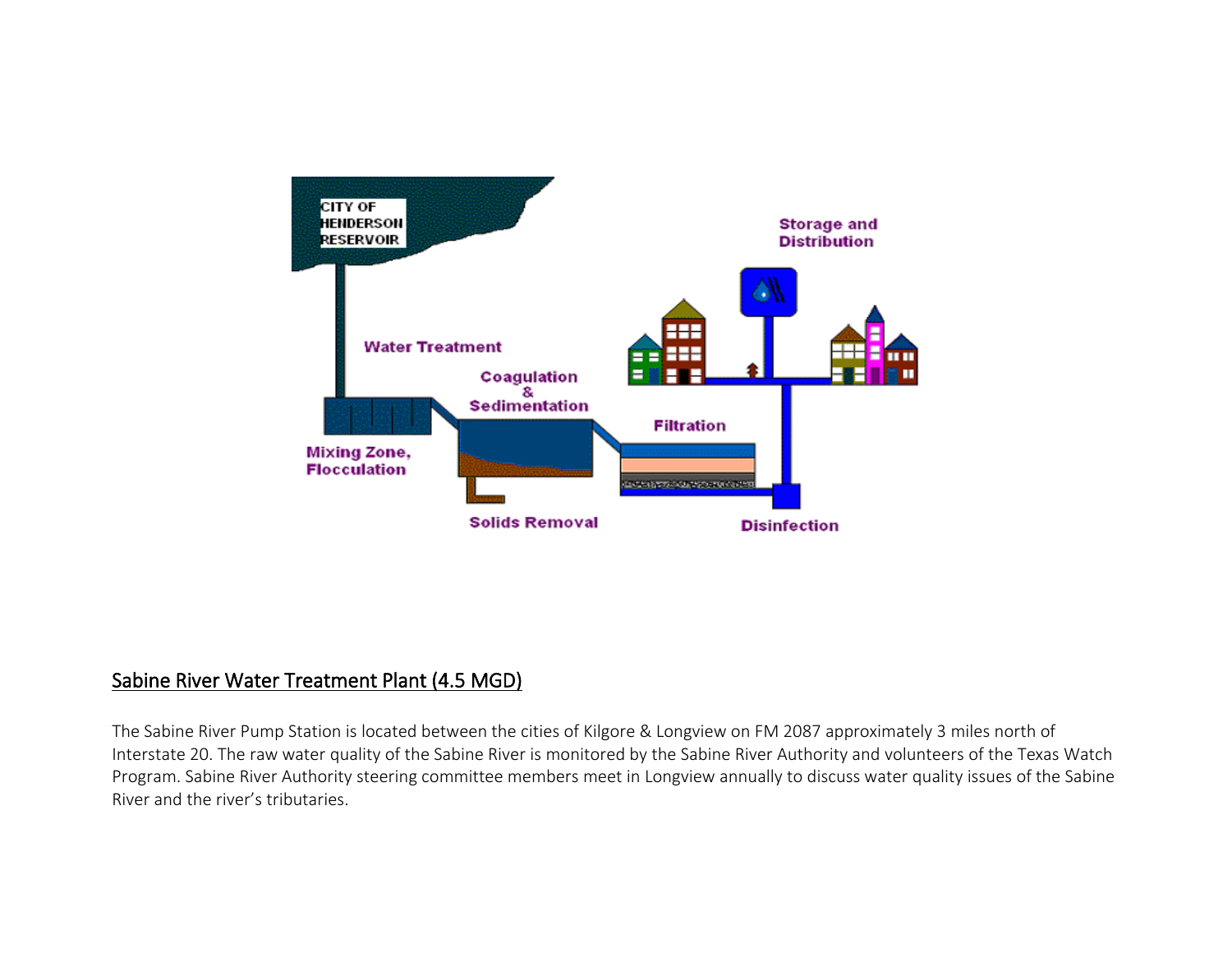The raw water is pumped 21 miles from the Sabine River through a 24-inch water line to the City of Henderson's 4.5 million gallon per day capacity Surface Water Treatment Plant. Turbidity is a test performed by water operators to determine the extent of contamination from silt and debris in a water supply. The Sabine River has a turbidity that fluctuates from a low of 50 NTU to as high as 2000 NTU. When the water reaches the plant, it is stored in the plant's 40-acre reservoir, which holds approximately 140 million gallons of water.

The north side of the reservoir is supplied with raw water from the Sabine River. The raw water intake for the Surface Water Treatment Plant is located on the south side of the reservoir. This allows adequate time for silt and debris to settle out before reaching the plant for treatment. Three floating surface aerators are located near the water plant's reservoir intake and are used to add dissolved oxygen to the water, to oxidize iron and manganese, and to push surface algae away from the intake. In the event of lake turnover or excessive concentrations of iron and manganese in the water, a Potassium Permanganate solution is added at the raw water intake to aid in oxidizing these contaminants. Reservoir water is then gravity fed into an intake pipe, and three 1600 gpm pumps are located below the intake pipe's grade to pump water up to the clarifiers, which is the next step in the treatment process. Operators monitor the incoming water's turbidity, pH, alkalinity, iron, and manganese levels. Powdered Activated Carbon is also fed post intake to aid in taste and odor control and to aid in the coagulation process. An approximately 50% concentrated Aluminum Sulfate solution is then added to the water for coagulation purposes. Water then passes through an inline static mixer to mix the Alum in the raw water and begin the flocculation process. Water is then fed upwards into two upflow-style clarifiers. The upflow clarifiers are economical due to being able to provide coagulation, flocculation and sedimentation all in unit, thereby requiring a smaller footprint. Coagulation is the formation of large particles from smaller particles using a coagulant. Flocculation is the mixing process that brings the particles together to form the larger floc. Sedimentation is the process of settling out these particles. In the upflow clarifiers, the desired operation is to settle out the floc particles while the clarified water rises upwards. A sludge blanket consisting of the floc particles is maintained within the clarifier to catch the floc particles after they are formed before the clarified water rises to the top of the clarifiers. Each clarifier has an inline Turbiwell that constantly measure each clarifier's effluent turbidity. The clarifier effluent is then gravity fed into a chlorine contact basin. Chlorine gas is mixed with water to form a chlorine acid that is added to the water for disinfection. The chlorine contact basin's effluent flow is then gravity fed into four dual-media filters. The media consists of anthracite coal and sand, and removes remaining solids from the water. Each filter's effluent has an inline Turbiwell that constantly monitors the effluent turbidity of each filter. Each filter's effluent flow is combined into one line and that combined flow's turbidity is constantly monitored by an inline Turbidwell. Annhydrous Ammonia is then added to form chloramines, which are a longer lasting disinfectant than free chlorine. Sodium Hydroxide (Caustic Soda) is then added to adjust the pH of the water. Operators utilize the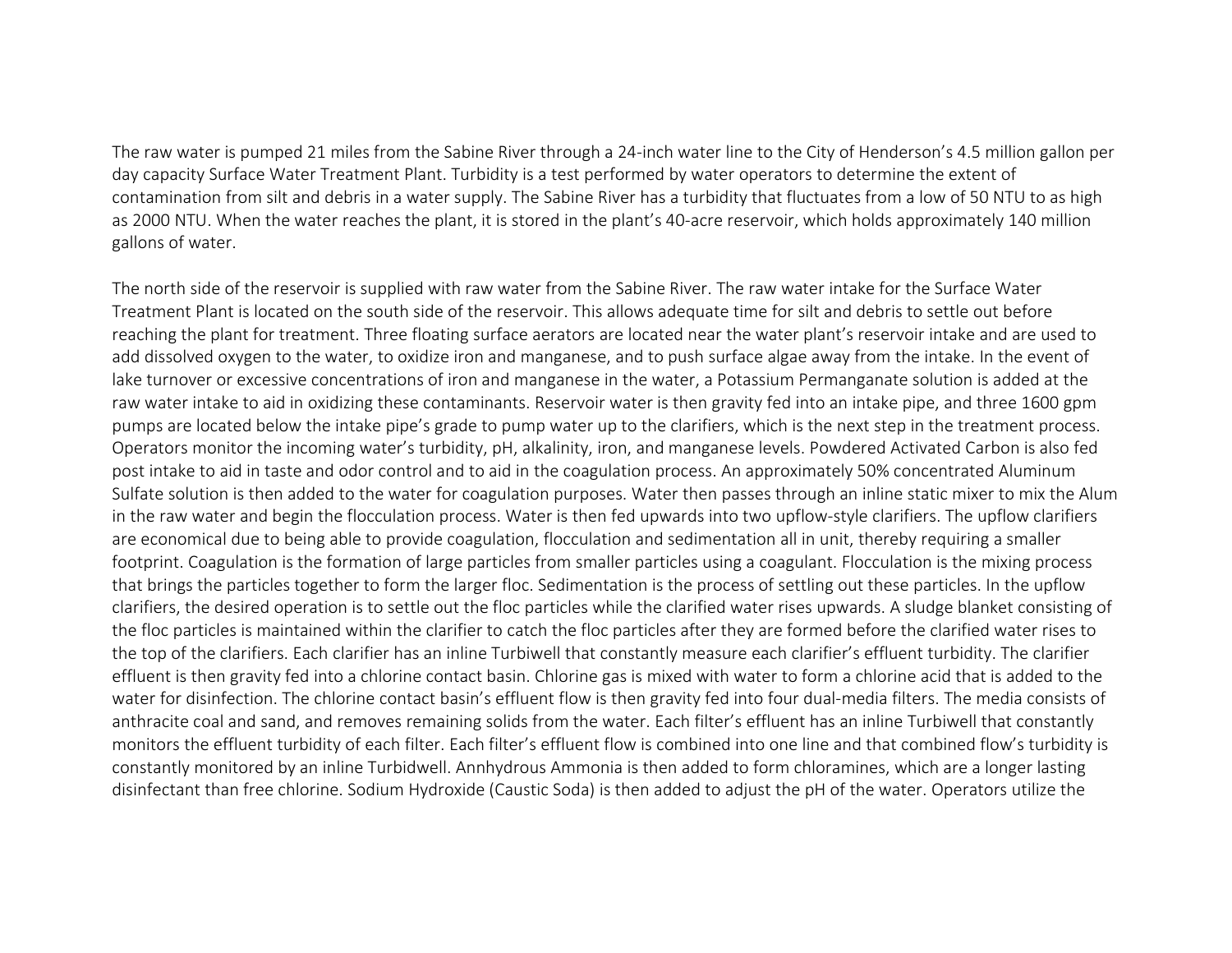Bayliss Curve to determine the best pH range for the finished water to create water that is "stable", or water that is neither corrosive or scale-forming. The fully treated water is then gravity fed into two one-million-gallon ground storage tanks, and can then be pumped by one of three 1700 gpm pumps into the distribution system as needed to meet the water demand.

The surface water plant pumps water from the reservoir into the plant for treatment by chemical coagulation, disinfection, dual media filtration, and pH adjustment for corrosion control. After the reservoir, the turbidity of the water is much more stable and ranges from 5 to 15 NTU.

50% Aluminum Sulfate solution is used to coagulate small particles or contaminants in the water to larger more dense particles of Aluminum Hydroxide (floc). When the particles become denser than water, the particles will trap and settle contaminants to the bottom of the sedimentation basins so that they may be removed from the treatment process. Powdered activated carbon is also used for taste and odor control, as well as total organic carbon (TOC) reduction.

After coagulation, the turbidity is required to be less than 5.0 NTU. However, it is very rare for the turbidity after coagulation to be more than 2.0 NTU.

Once the coagulation process is complete, filtration is the next step. Filtration, using constant rate dual media filters, brings turbidity levels to 0.05 to 0.30 NTU. These filters contain 18-inches of anthracite (coal) on top of 12-inches of sand. The sand sits on top of a Leopold underdrain system. Texas Commission of Environmental Quality (TCEQ) requires turbidity levels be below 0.3 NTU.

Disinfection is next and uses chlorine and ammonia. Chlorine is used in conjunction with ammonia to form chloramines. Chloramines as a disinfectant will not form trihalomethanes (THMs) or haloacetic acids (HAA5). These contaminants are monitored by the Texas State Department of Health at various areas around the City of Henderson and the surface water treatment plant. THMs and HAA5s are two of the ninety-two contaminants listed on the EPA's list of contaminants to monitor.

After coagulation, filtration, and disinfection, the pH of the water leaving the plant for storage is adjusted to a pH between 8.4 and 8.8. The pH is determined using the Balis Curve for determining the pH required for a non-corrosive slightly scale forming water.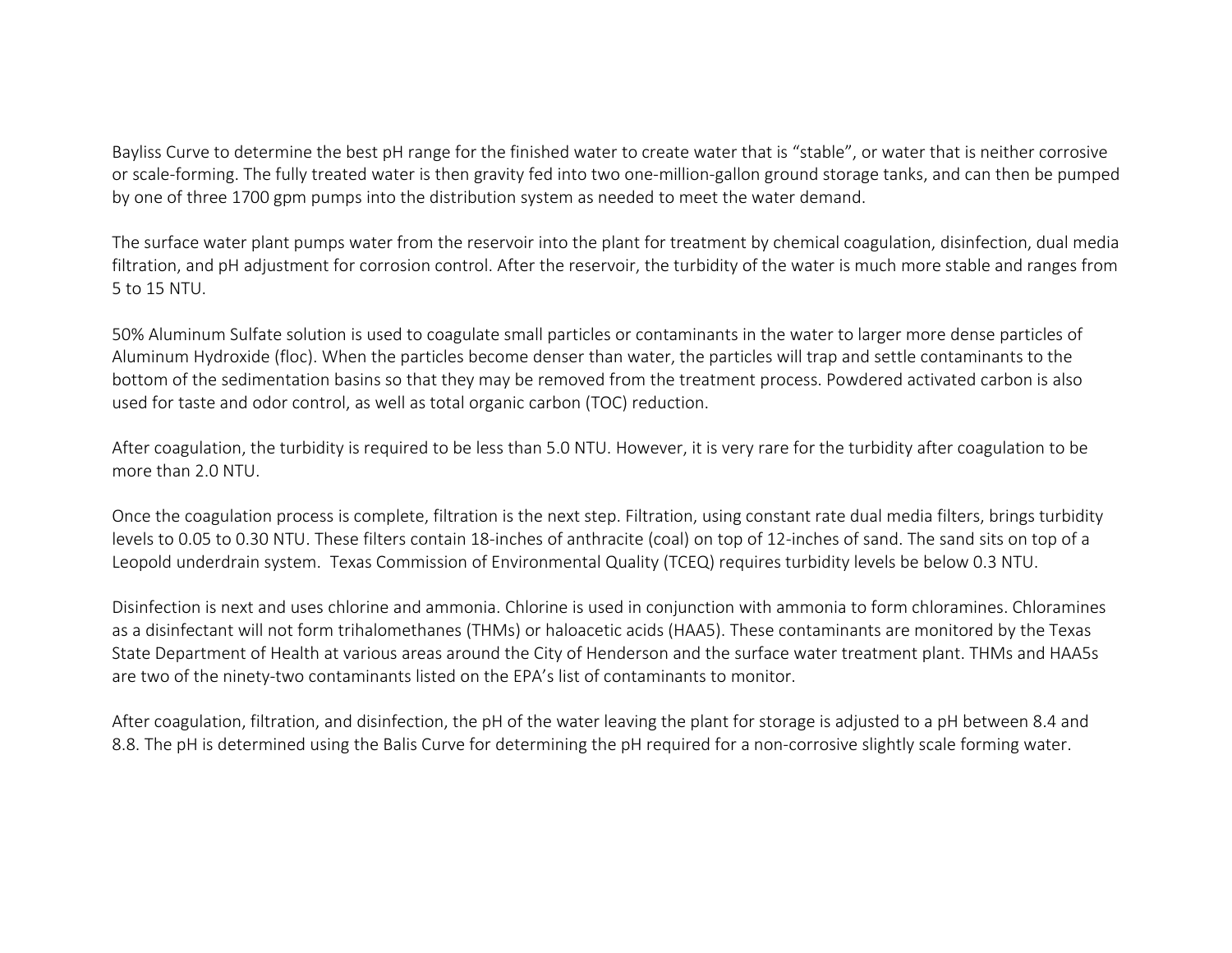## Groundwater from wells (Corrizo Wilcox Aquifer)



WATER PUMPED FROM THE CARRIZO-WILCOX AQUIFER & TOTAL OF TEXAS' MAJOR AQUIFERS.

1. PUMPED 1990 (ACRE-FEET) 2. PUMPED 1995 (ACRE-FEET) 3. EFFECTIVE ANNUAL RECHARGE RATE 4. PROJECTED SAFE ANNUAL AVAILABILITY 1990-1999